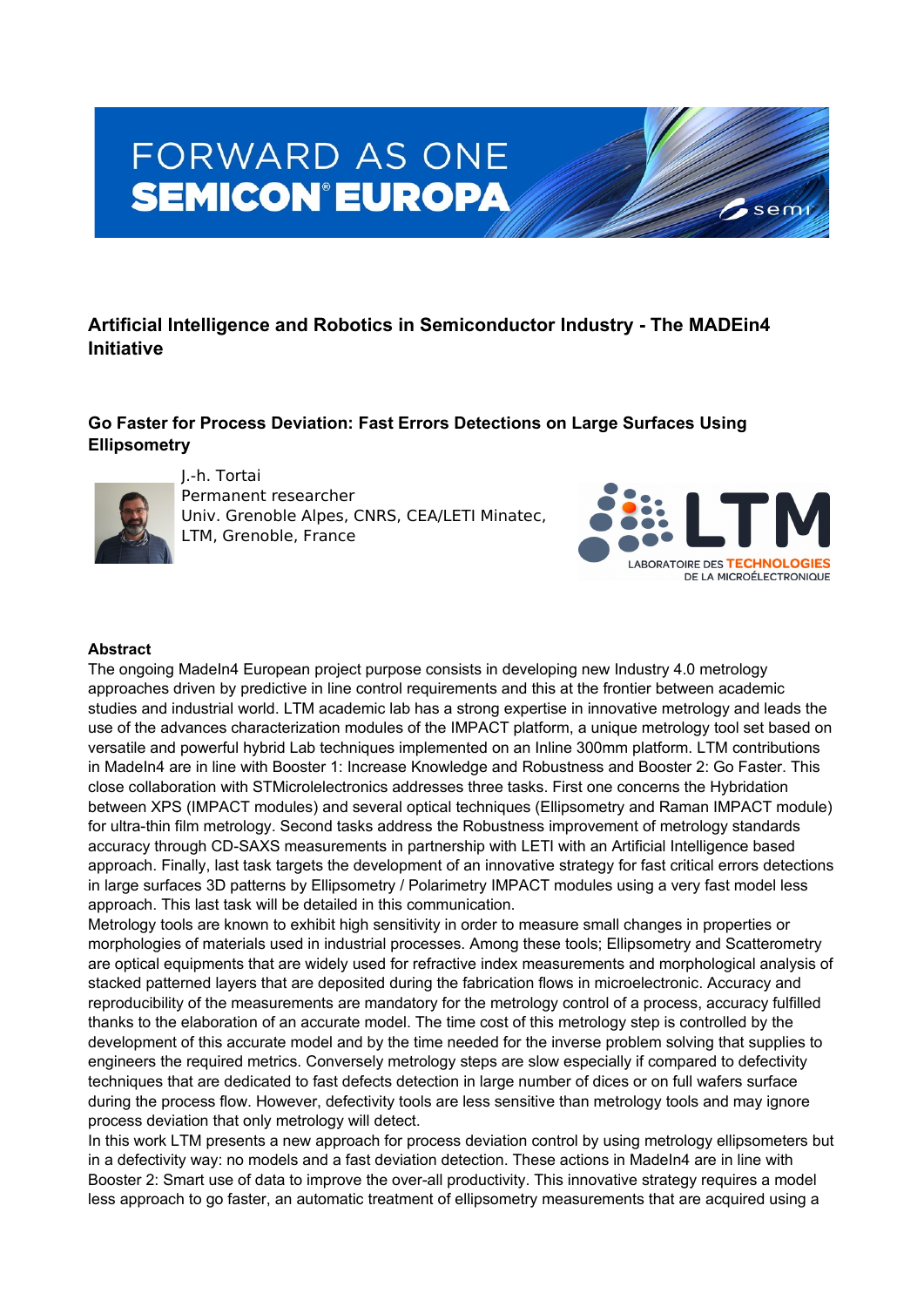raster scanning of large wafer surfaces (compared to the surface of traditional metrology dies) in order to generate images or stacked ellipsometry signatures at metrology die level and the classification or dimension prediction by deep learning algorithms. Finally, the process deviation detection or dimension prediction using this approach is benchmarked to defectivity measurements or to conventional metrology steps. The presented results will demonstrate the augmented process deviation detection using this strategy compared to a conventional defectivity approach or to a conventional metrology approach.

#### **Biography**

Jean Hervé Tortai has been a permanent researcher at CNRS for almost 20 years. He received a PhD degree in Physics in 2000 and joined the LTM in 2002. Currently he is a team leader of the Minasee team of LTM. Since 2002, he developed ellipsometry methodologies to monitor physio-chemistry properties of ultrathin resist films in order to optimize lithography processes. He modeled those lithography processes with a focus on E-Beam lithography to compensate for proximity effects. Another field he is involved in deals with the elaboration and the characterization of thin composite films where nanoparticles are added to tune final physical properties of the film. Since 2014, he is also in charge of the VUV Ellipsometry / MIR polarimetry chamber of the IMPACT cluster where optical properties of 300mm wafers are measured in a broadband range (145nm-12µm). Those measurements can be analyzed by modeling when metrology metrics are needed or by using a model less approach when process deviations on large surface must be detected.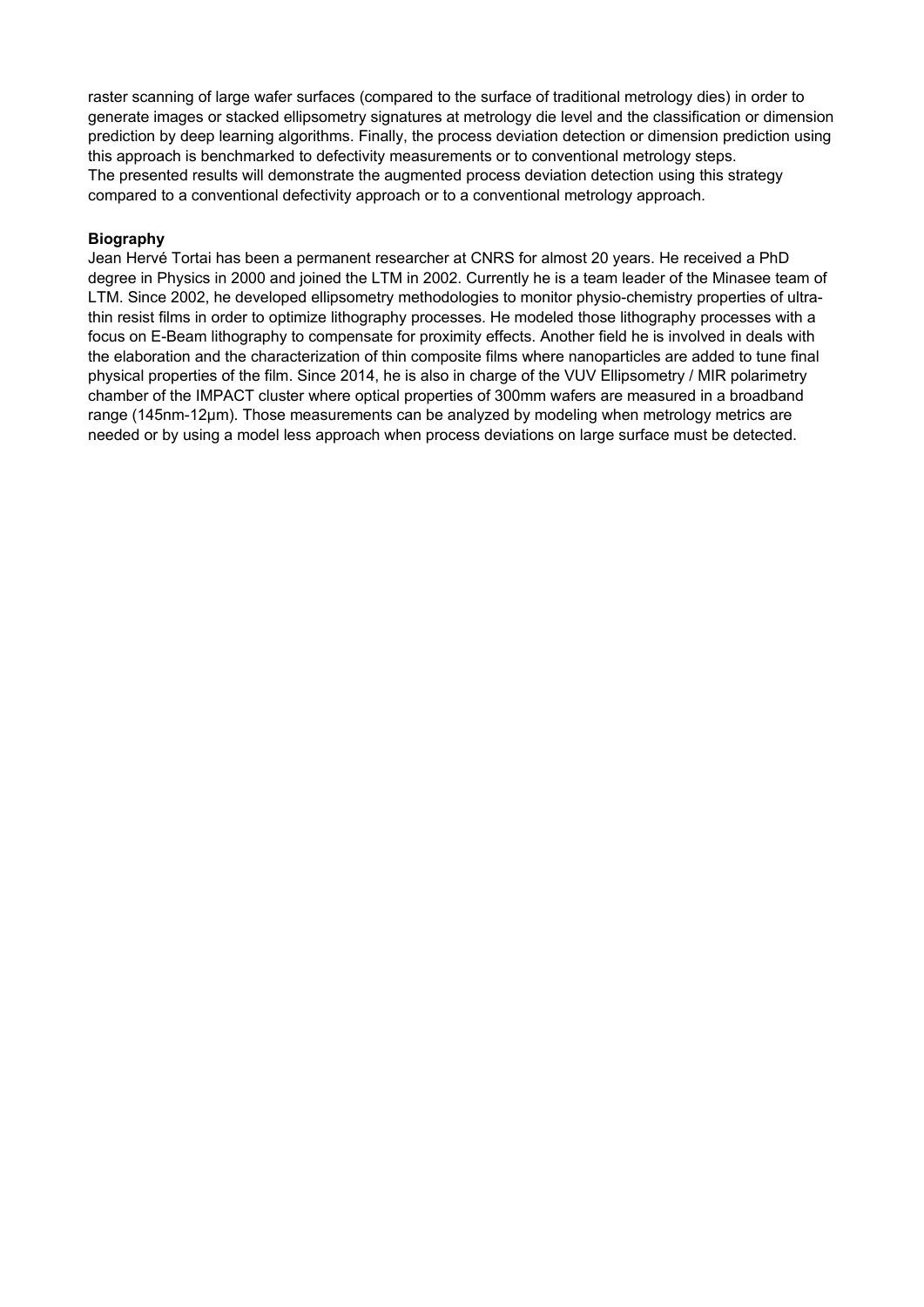## *Digital Twin methodology for energy modelling and management of body and assembly shop floors*



G. Vivo Senior Researcher Centro Ricerche FIAT S.C.p.A., SPW Research & Innovation, Orbassano (To), Italy



#### **Abstract**

In the speech, we explain the aim and the application of a modelling methodology for the cross topic of the Maintenance and Quality control of the plant associated with energy efficiency and thermohygrometric comfort of the industrial buildings, summarizing the achievements obtained and the ongoing tasks as contribution in the overall MADEin4 programme. Indeed, CRF has been designing and developing a digital twin enabling the energy analysis to identify some useful maintenance or energy improvement interventions. The model, once that is completed, will allow to find and test the best solutions targeting the energy performance of the industrial buildings in their obsolete parts and consequently to reduce energy consumption and to improve of the indoor air quality for a better working condition of the involved work force. The whole methodology is divided into the sections of modelling and energy analysis as follows:

- Development and test of Building Energy Management (BEM) methodology to estimate the building consumption. This methodological development has been achieved incrementally: just considering the structural parts of the buildings in the initial activity, and by integrating the PEM (Process Energy Management) data, in a subsequent refinement stage, to get the comprehensive model.

- Energy simulations to evaluate the best efficiency solution in order to reduce the consumption and to improve energy performance for a well-designed maintenance and to increase the quality of the building. The current condition about the energy management of the factory shows greater control over the process but little attention to the energy consumed by the buildings and their maintenance and optimization. In particular, it is possible to observe:

- Lack of knowledge of the thermal behavior of the industrial buildings.

- Low diffusion of a common reference methodology for energy analysis.

- Lack of a tool to analyze in an objective way interventions on the buildings of the plant.

In this scenario the BEM+PEM methodology represents a solution for a better knowledge and control of the energy condition of an industrial building for different important factors, such as the possibility to identify the best solutions of maintenance, revamping and reduction of energy consumption, and because it allows the adoption of innovative analytics, enabling for instance the predictive quality control of working areas indoor temperatures, to the benefit and the well-being of the involved workers.

#### **Biography**

**Giulio Vivo** is a senior researcher of Centro Ricerche FIAT. He graduated in Information Science in 1986 and joined CRF in 1987. From 1986-1989 he worked at Tecnopolis (Bari) dealing with innovative computer vision, inspection, robot guidance, knowledge based vision systems, 2D and 3D pattern recognition applications for the FIAT group plants. He has participated in various EU RTD programs, starting with EUREKA-Prometheus. Lately he has worked in the domain of the preventive safety and the cooperative ITS systems, contributing to a significant number of projects on these subjects, the SAFESPOT EU integrated project among the others. Dr. Vivo is currently involved in the internal research activities of the Stellantis group, dealing on innovations in the process and applications of Human-Robot Collaboration, increased flexibility and reconfigurability of the automation systems, and other research and achievements for the implementation of the fabric of the future.